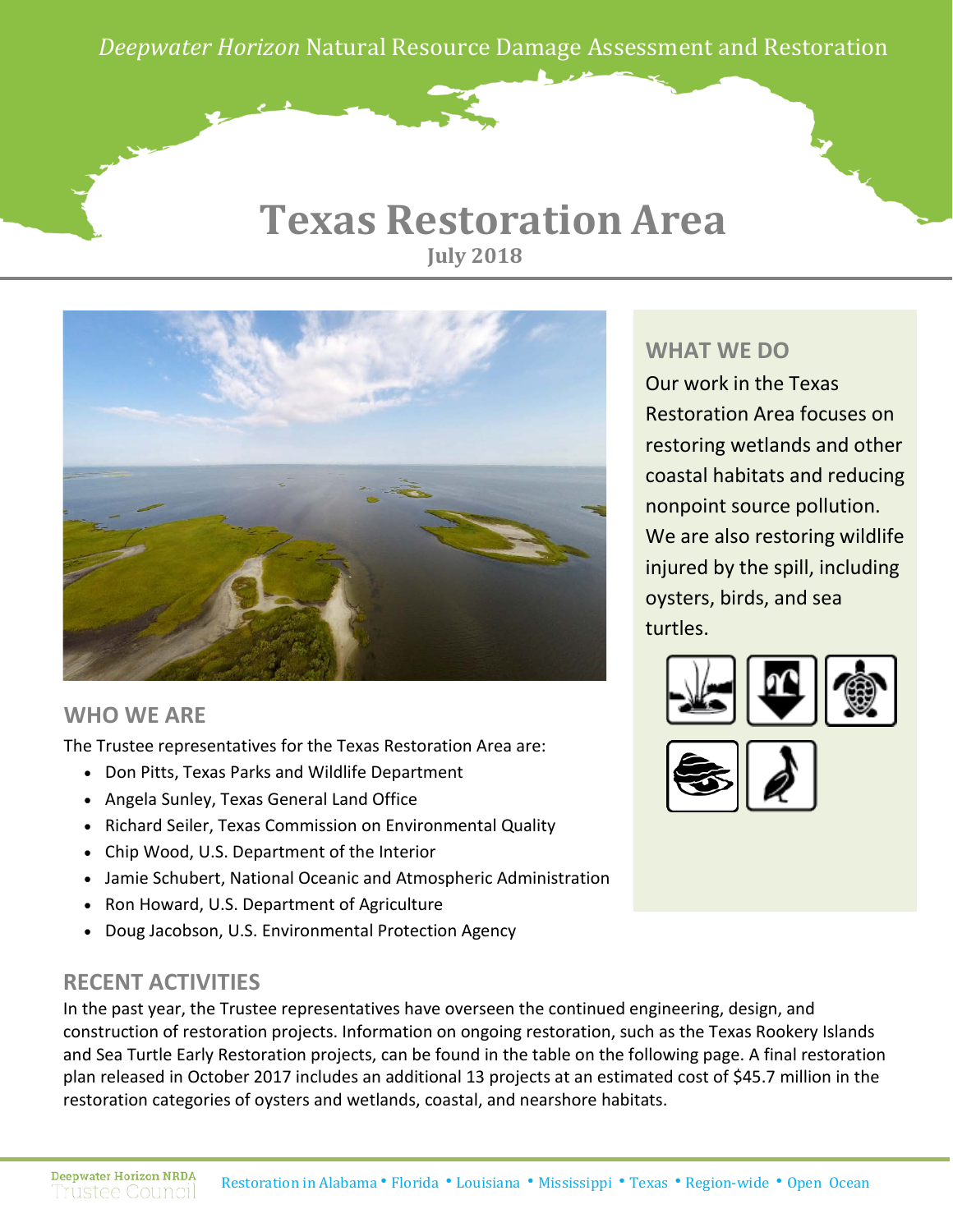# **Texas Restoration Area**

## RESTORATION PROJECTS

|                                                                              |                                                                                                                                                                                                                                                                                                                                                                                                                                                                                                                                                                     |                    | <b>ESTIMATED</b> |
|------------------------------------------------------------------------------|---------------------------------------------------------------------------------------------------------------------------------------------------------------------------------------------------------------------------------------------------------------------------------------------------------------------------------------------------------------------------------------------------------------------------------------------------------------------------------------------------------------------------------------------------------------------|--------------------|------------------|
|                                                                              | <b>PROJECT DESCRIPTION</b><br>REPLENISH AND PROTECT LIVING COASTAL AND MARINE RESOURCES                                                                                                                                                                                                                                                                                                                                                                                                                                                                             | <b>STATUS</b>      | <b>COST</b>      |
|                                                                              |                                                                                                                                                                                                                                                                                                                                                                                                                                                                                                                                                                     |                    |                  |
| <b>Texas Rookery Islands</b>                                                 | This project restores and protects three rookery islands in Galveston Bay and one in<br>East Matagorda Bay at the Big Boggy National Wildlife Refuge. Restoration increases<br>the amount of available nesting habitat and enhances habitat quality for colonial<br>waterbirds, such as pelicans, gulls, and herons. Islands are protected by expanding<br>island size, establishing vegetation, and building protective features such as<br>breakwaters. The State of Texas Trustees and the Department of the Interior are<br>implementing this project together. | ( →                | \$20M            |
| <b>Sea Turtle Early</b><br><b>Restoration Project</b>                        | This project includes complementary components that address threats to sea turtles on<br>nesting beaches and in the marine environment: (1) Kemp's Ridley Sea Turtle Nest<br>Detection and Enhancement; (2) Enhancement of the Sea Turtle Stranding and Salvage<br>Network; and (3) Enhancement of Texas Fisheries Bycatch Enforcement. The<br>Department of the Interior and the State of Texas Trustees are implementing this<br>project together.                                                                                                                | $\Theta$           | \$20M            |
| <b>Oyster Restoration</b><br><b>Engineering</b>                              | This project includes an initial alternatives analysis to identify best management<br>practices for rehabilitating oyster reefs buried by sediment and for constructing<br>intertidal oyster reefs within the Galveston Bay System. Results will be used to<br>develop location-specific engineering, design, and environmental permitting<br>documents to prepare one or more oyster restoration projects for implementation.                                                                                                                                      |                    | \$309,000        |
|                                                                              | <b>RESTORE AND CONSERVE HABITAT</b>                                                                                                                                                                                                                                                                                                                                                                                                                                                                                                                                 |                    |                  |
| <b>Bird Island Cove</b><br><b>Habitat Restoration</b><br><b>Engineering</b>  | This project includes engineering and design for the restoration and conservation of<br>wetlands and coastal habitats in Galveston Bay. This phase investigates ongoing issues<br>associated with habitat degradation and develops strategies to protect and restore<br>existing estuarine habitats.                                                                                                                                                                                                                                                                | $\dot{\mathbf{y}}$ | \$206,000        |
| <b>Essex Bayou Habitat</b><br><b>Restoration Engineering</b>                 | This project includes engineering and design for the restoration and conservation of<br>coastal and nearshore habitats. This project will enhance understanding of the factors<br>that contribute to high salinities within Essex Bayou and the Slop Bowl Marsh system<br>and develop solutions to create a more stable estuarine system.                                                                                                                                                                                                                           |                    | \$372,000        |
| <b>Dredged Material</b><br><b>Planning for Wetland</b><br><b>Restoration</b> | This project identifies priority locations and develops the engineering designs needed<br>to obtain permits for the beneficial use of dredge material at eight marsh restoration<br>sites along the Texas coast. The State of Texas Trustees and NOAA are implementing<br>this project together.                                                                                                                                                                                                                                                                    |                    | \$1.9M           |
| <b>McFaddin Beach and</b><br><b>Dune Restoration</b>                         | This project places sand along approximately 17 miles of Gulf shoreline in<br>northeastern Texas, providing important ecological benefits to the interior marshes<br>of the McFaddin National Wildlife Refuge. This project funds about a third of the<br>estimated \$45 million total project cost. The Texas TIG will partner with other<br>funding sources to complete construction, monitoring, and/or planning activities.                                                                                                                                     | ে ১                | \$15.8M          |
| <b>Bessie Heights</b><br><b>Wetland Restoration</b>                          | This project restores wetlands in the Bessie Heights Marsh located within the Lower<br>Neches Wildlife Management Area in Orange County, Texas. It will restore coastal<br>wetlands utilizing beneficial use dredged material from the federally managed<br>Sabine-Neches Waterway and other sources. Up to 900 acres of intertidal marsh are<br>expected to be restored.                                                                                                                                                                                           |                    | \$4.9M           |
| <b>Pierce Marsh Wetland</b><br>Restoration                                   | This project beneficially uses dredged material to create up to 150 acres of viable,<br>vegetated wetland habitat in West Galveston Bay for a variety of plants, fish, birds,<br>and other wildlife.                                                                                                                                                                                                                                                                                                                                                                | $\rm{C}$           | \$3M             |

⟳In progress ◉ Monitoring/O&M Complete